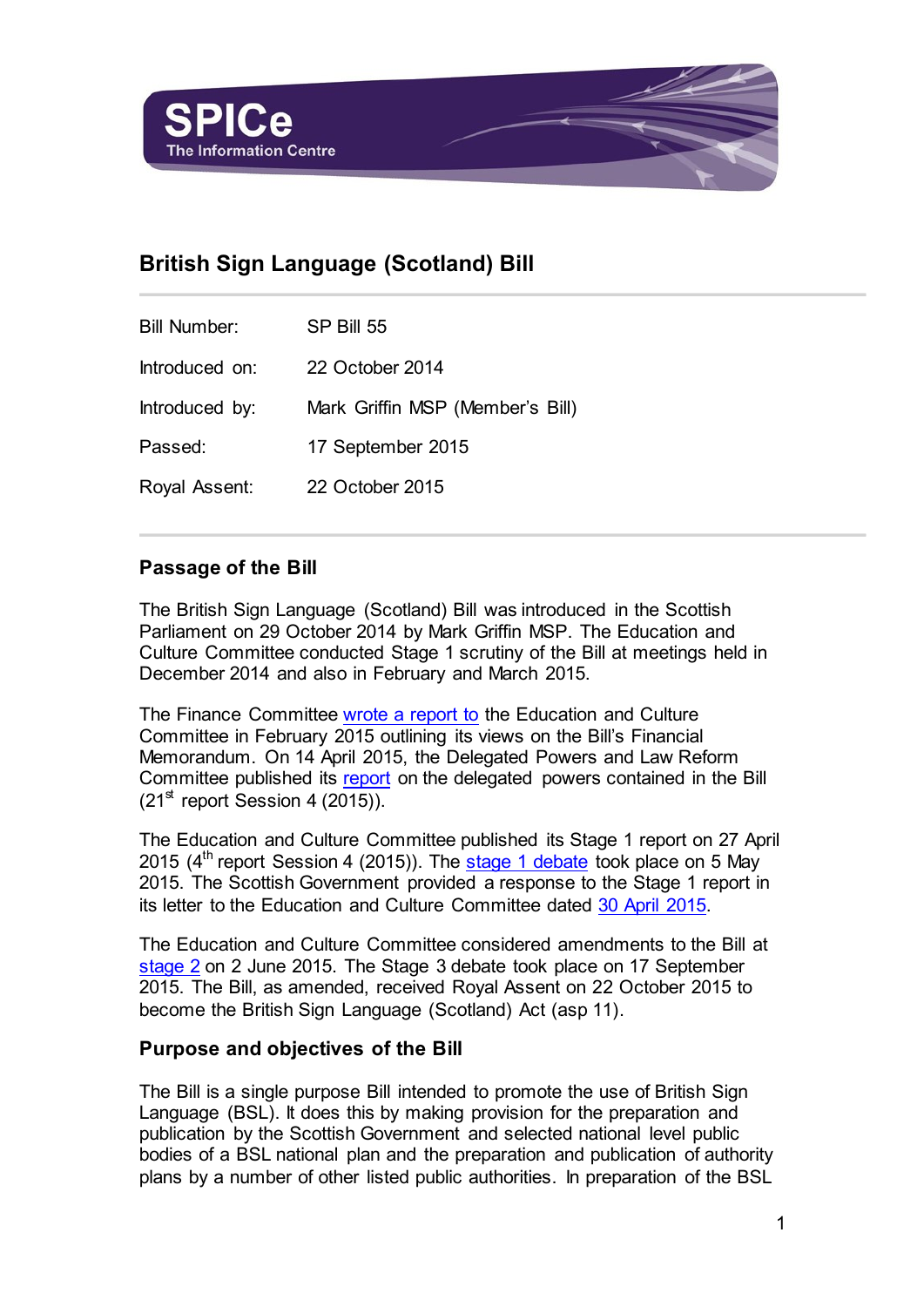national and authority plans, listed public bodies are required to consult with relevant stakeholders including BSL users and their organisations. They are also required to review and revise published BSL Plans.

The legislation was brought forward as a means of increasing the profile of BSL as a minority language and its use in delivery of public services. It does not go as far as imposing an explicit statutory requirement on authorities to provide BSL interpreters or translation services, nor does it require listed authorities to deliver specific services to BSL users or those wishing to learn BSL. It is for the listed authorities to set out the organisation's planned actions to promote and facilitate the promotion of BSL.

## **Provisions of the Bill**

The key provisions in the Bill are:

- An obligation on the Scottish Ministers and relevant Scotland wide agencies to prepare a plan setting out a strategy for the promotion of BSL – the National Plan. Preparation of the National Plan is to include publication and consultation on a draft plan, ensuring engagement with BSL users and those who represent BSL users.
- An obligation on listed authorities to prepare a BSL plan "Authority" Plans". The authority plans should set out the measures to be taken by the listed authorities to use BSL when carrying out its functions. The authority plan is to aim to be consistent with the relevant National Plan.
- In preparation of the authority plan, listed authorities should, as with the National Plan, consult with relevant stakeholders and take account of the representations received from BSL users and those who represent BSL users.
- The Bill also requires that a Progress Report be published by the Scottish Ministers and laid before the Scottish Parliament.

## **Parliamentary consideration**

As soon as the Bill was introduced at stage 1, the Scottish Government provided a response (memorandum) to the Member in charge of the Bill offering recommendations for changes to the content of the Bill. The memorandum highlighted support for the proposal for a duty on Scottish Ministers to publish a BSL National Plan. In recognition of the fact that most service delivery takes place within other public bodies, there was also support for the proposal to require a number of public authorities to publish an authority plan setting out how it would work to promote BSL. The requirement for Authority Plans to mirror the priorities in the National Plan was also supported. The view was that this approach would ensure greater consistency across public authorities, while also making it easier to review performance.

While supportive of the principles of the Bill, the Scottish Government's memorandum proposed a number of revisions to the approach taken. This led